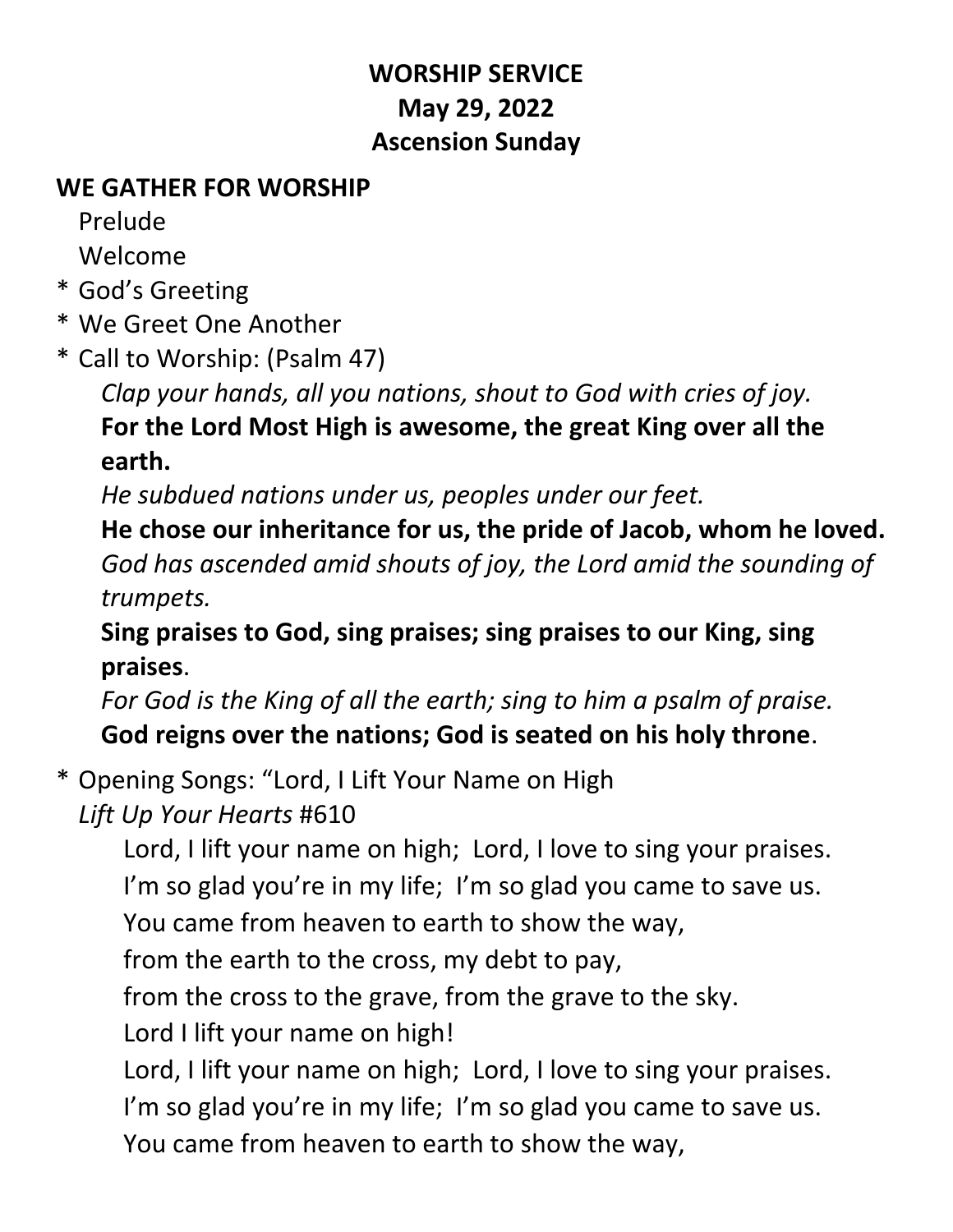from the earth to the cross, my debt to pay, from the cross to the grave, from the grave to the sky. Lord I lift your name on high!

"Rejoice, the Lord is Kin *Lift Up Your Hearts* #224 Rejoice, the Lord is King! Your Lord and King adore. Rejoice, give thanks and sing and triumph evermore. Lift up your heart, lift up your voice. Rejoice, again I say, rejoice!

His kingdom cannot fail; he rules o'er earth and heaven; the keys of death and hell to Christ the Lord are given. Lift up your heart, lift up your voice. Rejoice, again I say, rejoice!

He sits at God's right hand till all his foes submit, bow down at his command, and fall beneath his feet. Lift up your heart, lift up your voice. Rejoice, again I say, rejoice!

Rejoice in glorious hope; for Christ, the Judge, shall come to gather all his saints to their eternal home. We soon shall hear the archangel's voice; the trump of God shall sound, rejoice!

\* Opening Prayer

## **WE ARE RECONCILED TO GOD**

Prayer of Confession:

**Dear Jesus, our risen King, in so many ways we act as though our lives belong only to ourselves. We forget to recognize you as our Lord and King: by what we think and what we say; by what we do and what we don't do; and by how we spend our time and use our bodies. Lord, remind us that we belong—body and soul, in life and in death—to you. Help us to live that way, offering you our lives as a living sacrifice. Amen.**

Assurance of Pardon:

*Return to the Lord your God, for he is gracious and merciful, slow to anger and abounding in steadfast love. In Christ, we are forgiven!*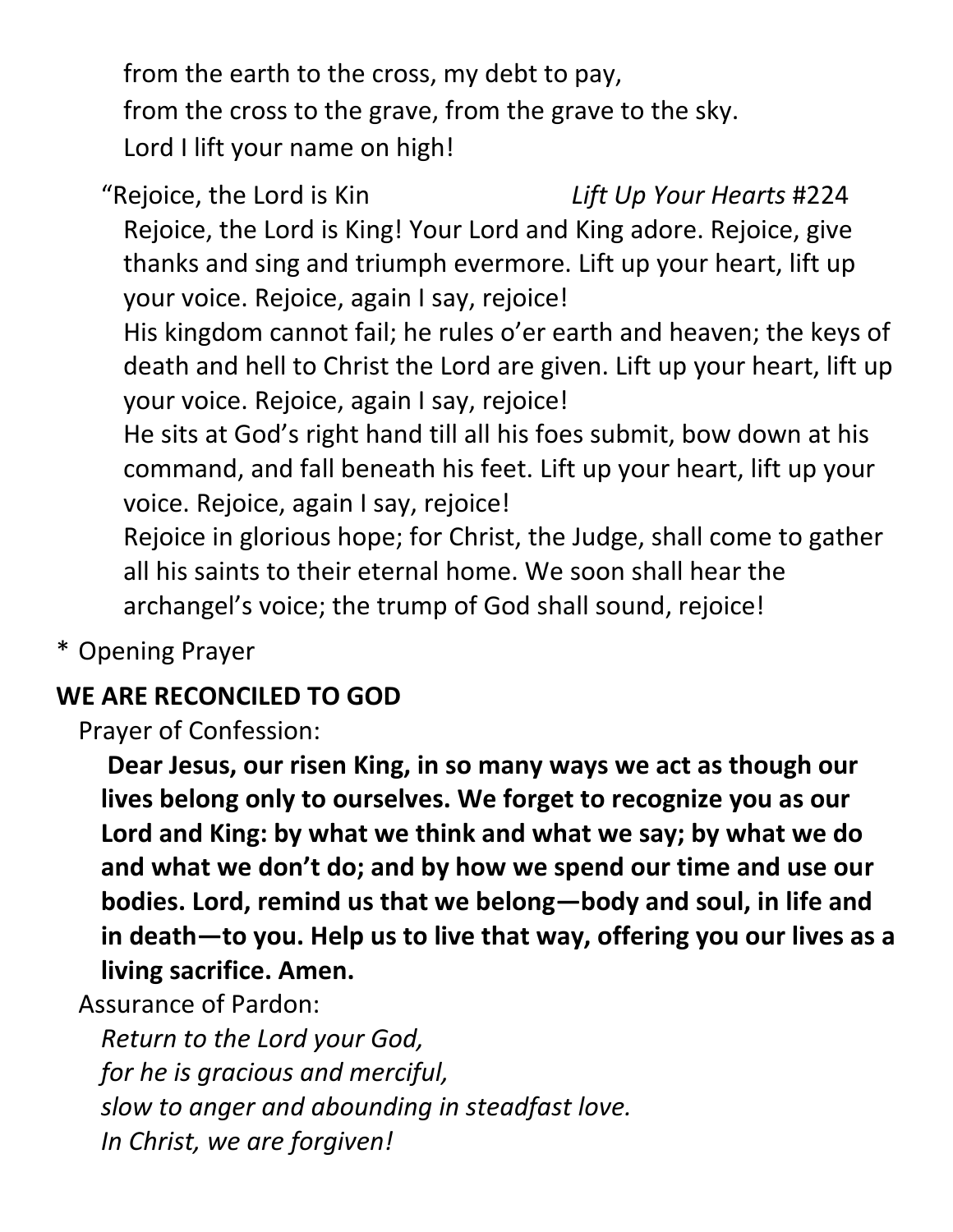## **Thanks be to God for his indescribable gift!**

Children's Message: Congregational Prayer

## **WE HEAR GOD'S WORD**

Scripture Reading: Revelations 12:1-6

12<sup>1</sup>A great sign appeared in heaven: a woman clothed with the sun, with the moon under her feet and a crown of twelve stars on her head.  $2$  She was pregnant and cried out in pain as she was about to give birth.  $3$  Then another sign appeared in heaven: an enormous red dragon with seven heads and ten horns and seven crowns on its heads. <sup>4</sup> Its tail swept a third of the stars out of the sky and flung them to the earth. The dragon stood in front of the woman who was about to give birth, so that it might devour her child the moment he was born.  $5$  She gave birth to a son, a male child, who "will rule all the nations with an iron scepter." And her child was snatched up to God and to his throne. <sup>6</sup> The woman fled into the wilderness to a place prepared for her by God, where she might be taken care of for 1,260 days.

Message: The Ascension and the Dragon

# **WE RESPOND TO GOD'S WORD**

Prayer of Application

\* Song of Response: "Before the Throne of God Above" *Lift Up Your Hearts #682* Before the throne of God above I have a strong, a perfect plea; a great High Priest, whose name is Love, who ever lives and pleads for me. My name is graven on his hands, my name is written on his heart; I know that while in heaven he stands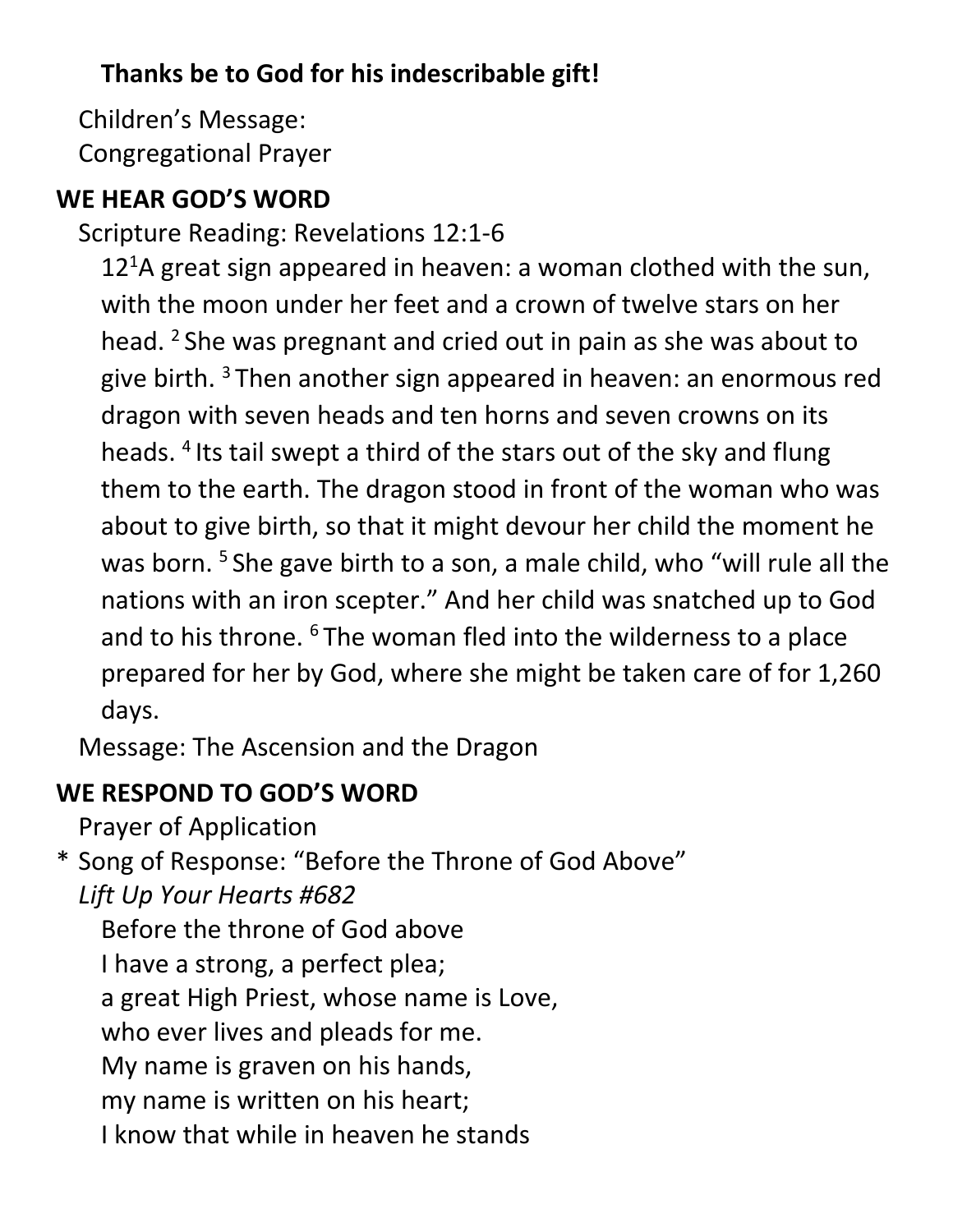no tongue can bid me thence depart, no tongue can bid me thence depart. When Satan tempts me to despair and tells me of the guilt within, upward I look, and see him there who made an end of all my sin. Because the sinless Savior died, my sinful soul is counted free; for God the Just is satisfied to look on him and pardon me, to look on him and pardon me. Behold him there! the risen Lamb, my perfect, spotless righteousness; the great unchangeable "I AM," the King of glory and of grace! One with himself, I cannot die, my soul is purchased by his blood; my life is hid with Christ on high, with Christ my Savior and my God, with Christ my Savior and my God.

#### **WE DEPART TO SERVE**

\* Blessing

\* Closing Song: "Lift High the Cross" *Lift Up Your Hearts* #264(verses 1,6,7)

Lift high the cross, the love of Christ proclaim till all the world adore his sacred name.

Come, Christians, follow where our Savior trod, the Lamb victorious, Christ, the Son of God.

Lift high the cross, the love of Christ proclaim till all the world adore his sacred name. Set up your throne, that earth's despair may cease beneath the shadow of its healing peace.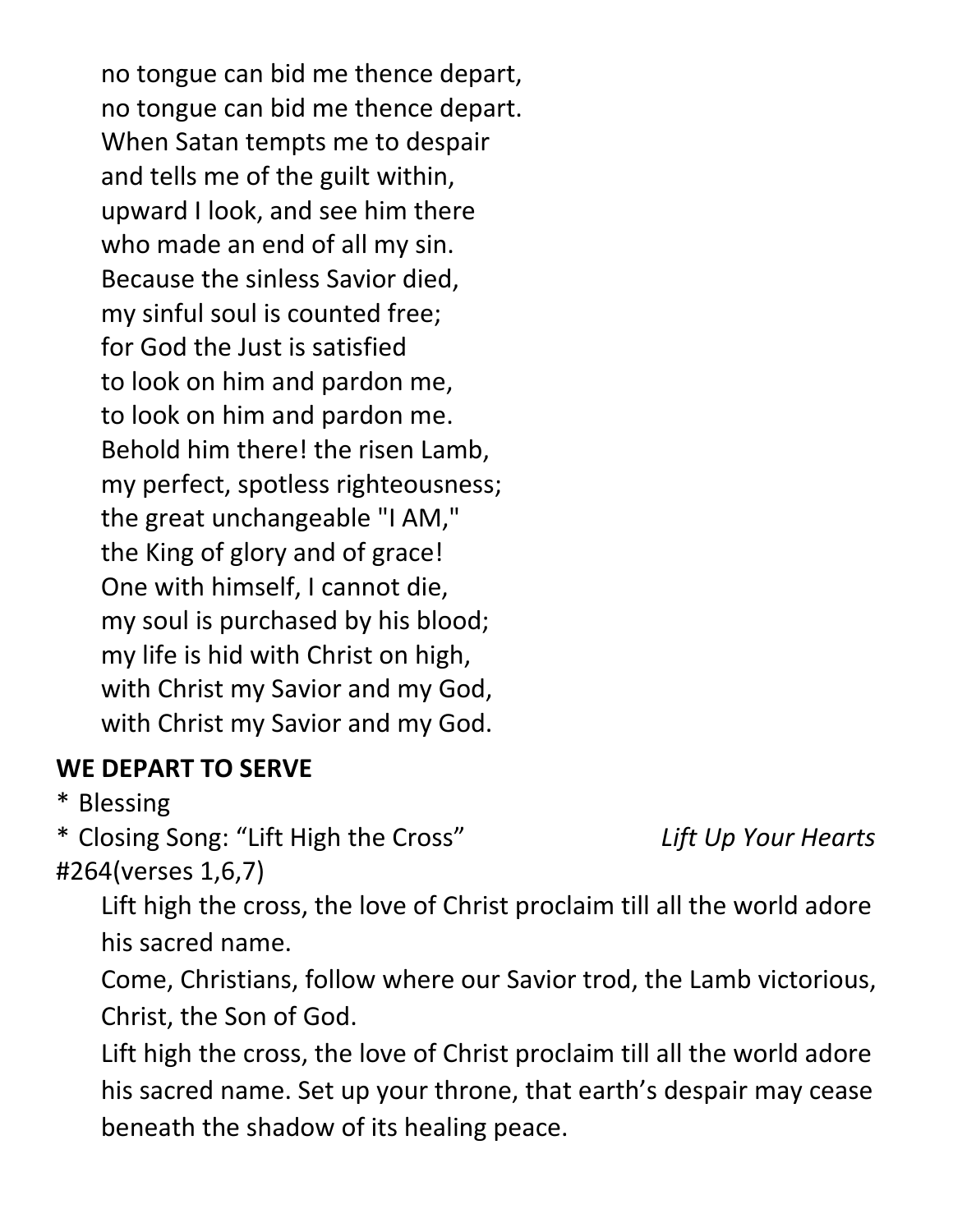Lift high the cross, the love of Christ proclaim till all the world adore his sacred name. So shall our song of triumph ever be: praise to the Crucified for victory! Lift high the cross, the love of Christ proclaim till all the world adore his sacred name.

\* Postlude

\*Please stand if you are able.

Children's Message: Randy Raak Message: Rev. Randy Raak Musicians: Andrew Friend Sound Tech: Rex De Bruin

Today's Activities 9:30 a.m. Morning Worship 10:30 a.m. Fellowship Time

### **ANNOUNCEMENTS 5/29/22**

Communion: Next week we will gather at the Lord's Table. Come, all who are sorry for their sins, who believe in the Lord Jesus as their Savior, have confessed his name, and desire to live in obedience to him. Come, for Christ our risen Lord invites you to fellowship with him at his table.

The special offering next week**, June 5th ,** will be for **World Renew,** which helps alleviate long-term poverty through integrated programs in health, agriculture, income-earning, literacy, and leadership development. Your prayers, involvement, and contributions make this work possible!

**Christian Education Assistance Fund**: Applications are being accepted for the Christian Education Fund for the 2022-2023 school year. Applications are available on the table outside the office or from the attachment to these announcements. Complete the application and return it to a deacon or place in the manila envelope on the counter in the office by **June 12.**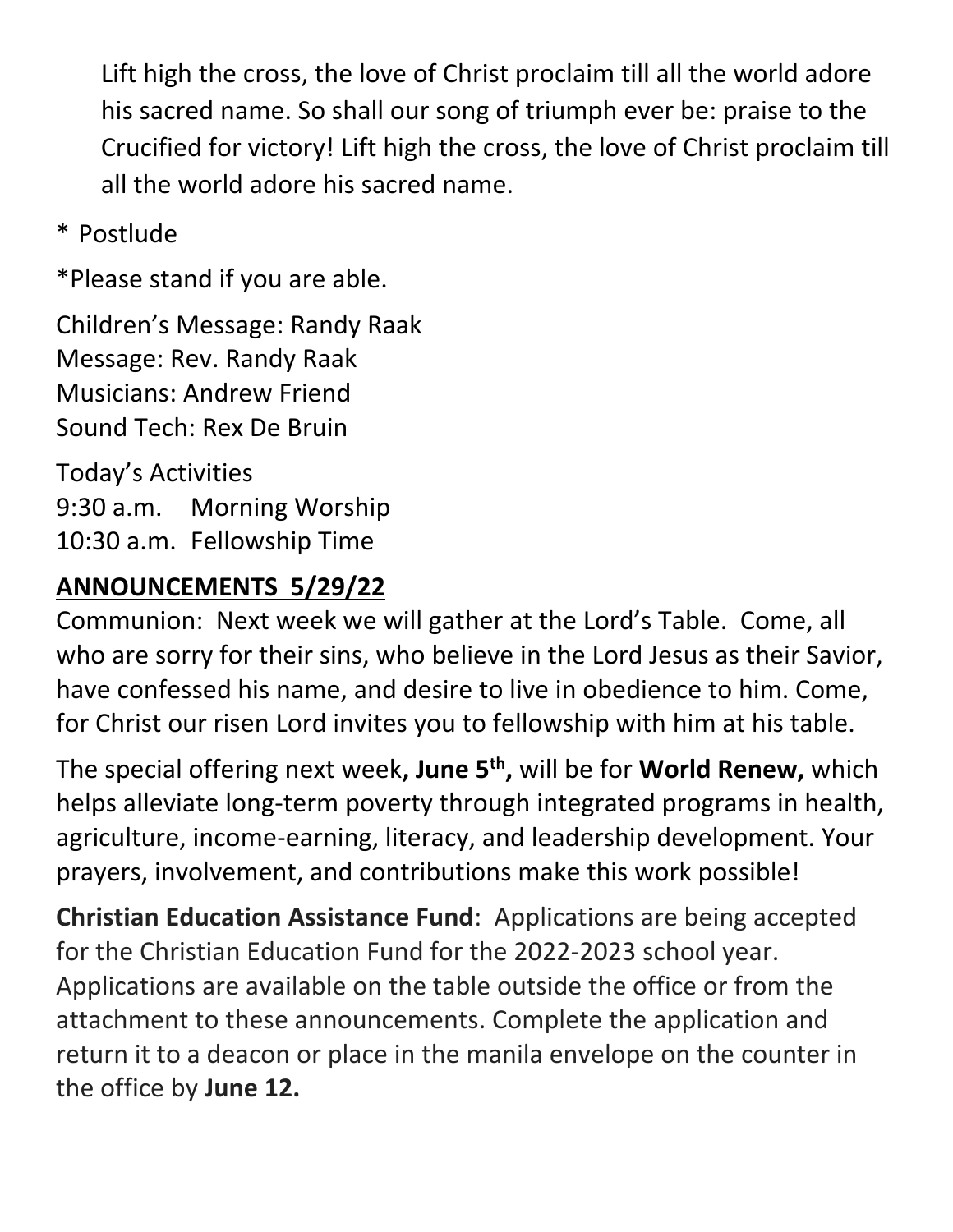**A special offering** will be taken for the Christian Education Assistance Fund on **June 12**. Please consider the church's commitment to this fund. The program goal: *To fulfill our promise made at Baptism to nurture and train children in the faith and encourage them in the fellowship of believers to be Christ's disciples.*

**On June 12th** after the service, join us to celebrate the **end of the school year and welcome summer** with a church 'brunch' potluck! Elder groups are asked to provide, if able-A-G and H-K=Breakfast main dish (egg bake, French toast bake, sausage links, scrambled eggs, yogurt); L-S and T-Z=sides (fresh/frozen fruit, granola, cheese tray); Juice, milk and coffee provided by the education committee

Please be in prayer for the Christian Reformed Church's synod this summer. It will meet in Grand Rapids, Mi from June 10 – June 16. Tyler Helfers and Paul Kleinwolterink from our church, and Pastor SJ Kim from the Ames Korean CRC, will be serving as delegates for Classis Northcentral Iowa.

Reminder that Primary elections will be June  $7<sup>th</sup>$  from 7 am to 8 pm here at the church.

Next Council meeting will be June 8<sup>th</sup>.

**Midwest Basic Bible Camp:** Attention, we are seeking a Nurse, Cabin Leaders, and other Volunteers for Midwest BASIC Bible Camp 2022 (August 8-12). Whether it's for one day or the entire week, we want your help to make the biggest impact we can on our Classis Youth Kids. If you or someone you know is interested, then please reach out to Travis Konig or Lance Hillenga Camp dates are August 8<sup>th</sup> through the 12<sup>th</sup>

### **SMALL GROUPS & SUNDAY SCHOOL**

**Breakfast Club** meets on the 2nd and 4th Wednesdays at the Lincoln Center HyVee at 8:30 AM.

**UFO** - Meets on the Third Monday of each month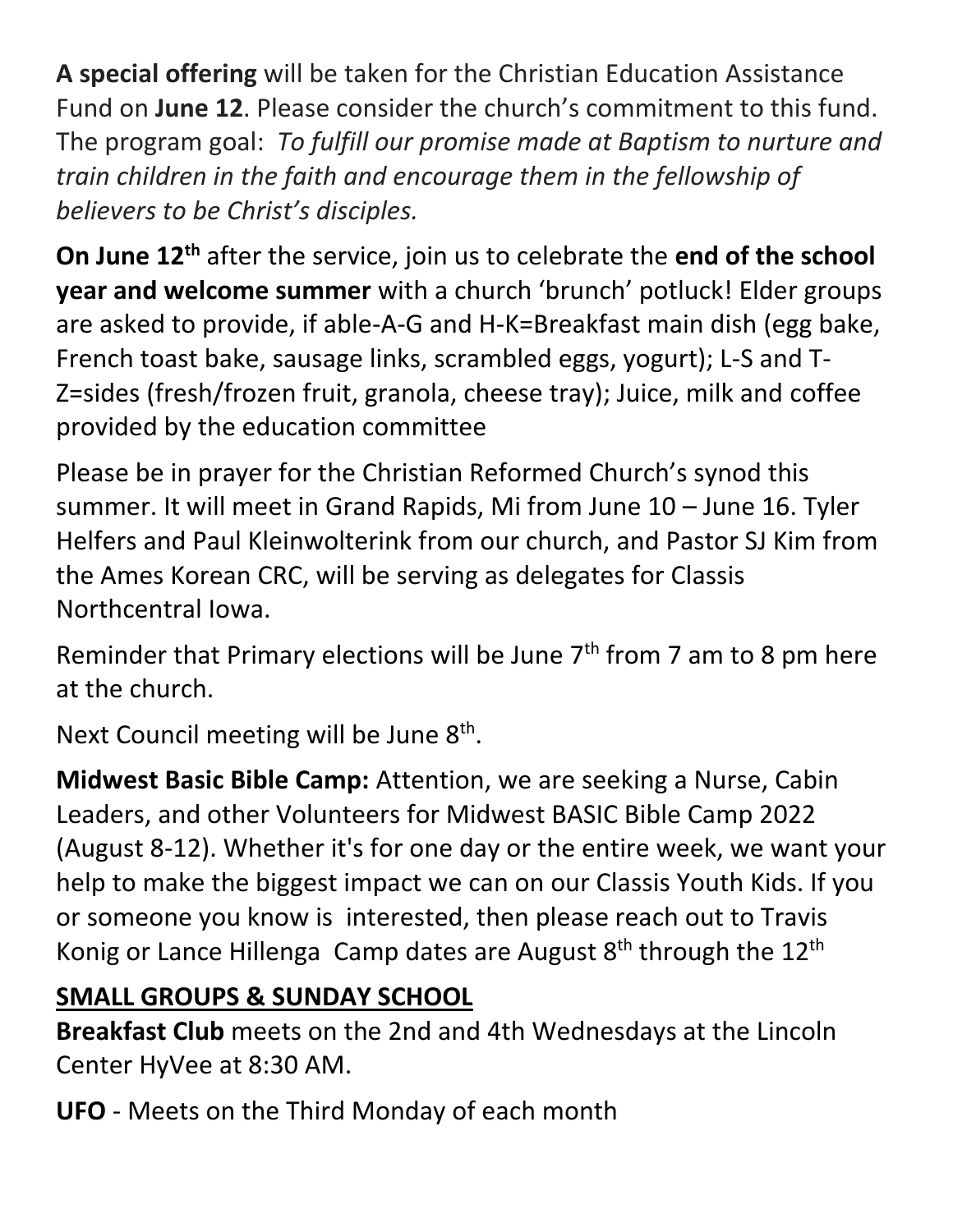**Women's Bible Study** – Meets the first Monday of the month, June 6<sup>th</sup> at 9 am.in the fellowship hall.

## **DENOMINATION ANNOUNCEMENTS**

**Banner Delayed** - Due to worldwide paper shortages, delivery of the June issue of The Banner will be delayed by up to two weeks. In the meantime, visit TheBanner.org for new features, columns, news, and more. All reporting leading up to and during Synod 2022 can be found at thebanner.org/synod

ReFrame Ministries

**The Great Commission: Reflecting God** - Check out the new kids' devotion at [www.kidscorner.net.](file:///C:/Users/offic/Dropbox/TCRC%20Documents/1Sundays/www.kidscorner.net) We have the opportunity every day to proclaim God's love in our actions and words. In Matthew 28, God commanded us to share our faith with others: to share our stories of God's love for us. That's a big responsibility! Listen now at kidscorner.net and check out all the new content.

**Groundwork: Sharing Your Faith Tells God's Story** - As we continue our look at biblical evangelism, we explore scriptures that help us better understand the content of our message. Join Groundwork as we study John 14:25-27, 15:26-27, 16:7-15, 1 Peter 3:13-16, Matthew 5:13-16, and Ephesians 2:8-10 to better understand how sharing our faith through our life and our words tells God's story. Listen now at GroundworkOnline.com and subscribe to Groundwork's weekly emails for future episodes.

# **VOLUNTEERS**

Congregational Prayer: Mark Voss Sound : Rex De Bruin Nursery: No Nursery Coverage Children's message: Randy Raak

# **Nursery**

May 29 (no nursery, Memorial Day) June 5 Stacy and Kopaska